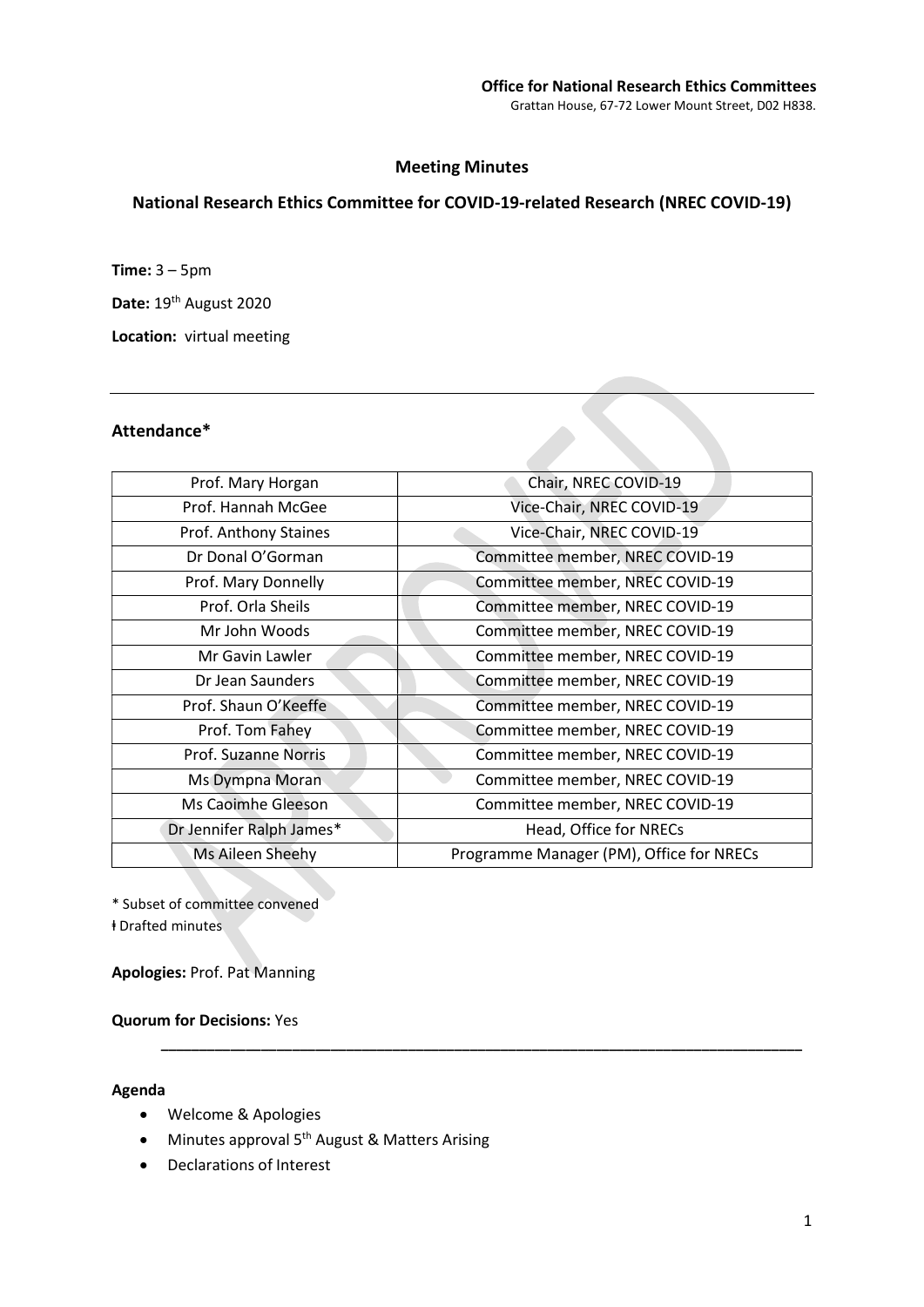- Application 20-NREC-C0V-095
- Application 20-NREC-C0V-104
- Application 20-NREC-C0V-093
- Application 20-NREC-C0V-096
- Application 20-NREC-C0V-098
- Application 20-NREC-C0V-099
- Application 20-NREC-C0V-100
- Application 20-NREC-C0V-101
- Application 20-NREC-C0V-102
- Application 20-NREC-C0V-103
- Application 20-NREC-C0V-105
- $\bullet$  AOB
- The Chair opened the meeting and welcomed the committee
- $\bullet$  The minutes from meeting on 5<sup>th</sup> August were approved
- $\bullet$  Matters arising from the 5<sup>th</sup> August meeting were as follows:
	- (1) The Head of the National Office provided a running count of applications considered by NREC COVID-19 to date

\_\_\_\_\_\_\_\_\_\_\_\_\_\_\_\_\_\_\_\_\_\_\_\_\_\_\_\_\_\_\_\_\_\_\_\_\_\_\_\_\_\_\_\_\_\_\_\_\_\_\_\_\_\_\_\_\_\_\_\_\_\_\_\_\_\_\_\_\_\_\_\_\_\_\_\_\_\_\_\_\_\_

Declarations of Interest: none

## Applications

| <b>Application Number</b>     | 20-NREC-C0V-095                                                                                                                                                                                                                                                        |
|-------------------------------|------------------------------------------------------------------------------------------------------------------------------------------------------------------------------------------------------------------------------------------------------------------------|
| <b>Applicant</b>              | Prof. Fionnuala Ní Áinle,                                                                                                                                                                                                                                              |
| <b>Study Title</b>            | Coagulopathy of COVID-19: A Pragmatic Randomized Controlled<br>Trial of Therapeutic Anticoagulation versus Standard Care as a Rapid<br>Response to the COVID-19 Pandemic (RAPID COVID COAG)                                                                            |
| Institution                   | Mater Misericordiae University Hospital                                                                                                                                                                                                                                |
| <b>NREC COVID-19 Comments</b> | The committee notes that this study is to comprise sites in<br>$\bullet$<br>Dublin, Amsterdam, Toronto and Vancouver<br>The committee agreed that this application is supported by a<br>٠<br>very clear protocol with potential for significant benefit to<br>patients |
| <b>NREC COVID-19 Decision</b> | <b>Provisionally Approved</b>                                                                                                                                                                                                                                          |
| <b>Associated Conditions</b>  | The committee is unclear on the number of patients to be<br>1.<br>enrolled in Ireland (the protocol states 24 yet the application<br>form states differently) and requires clarification.                                                                              |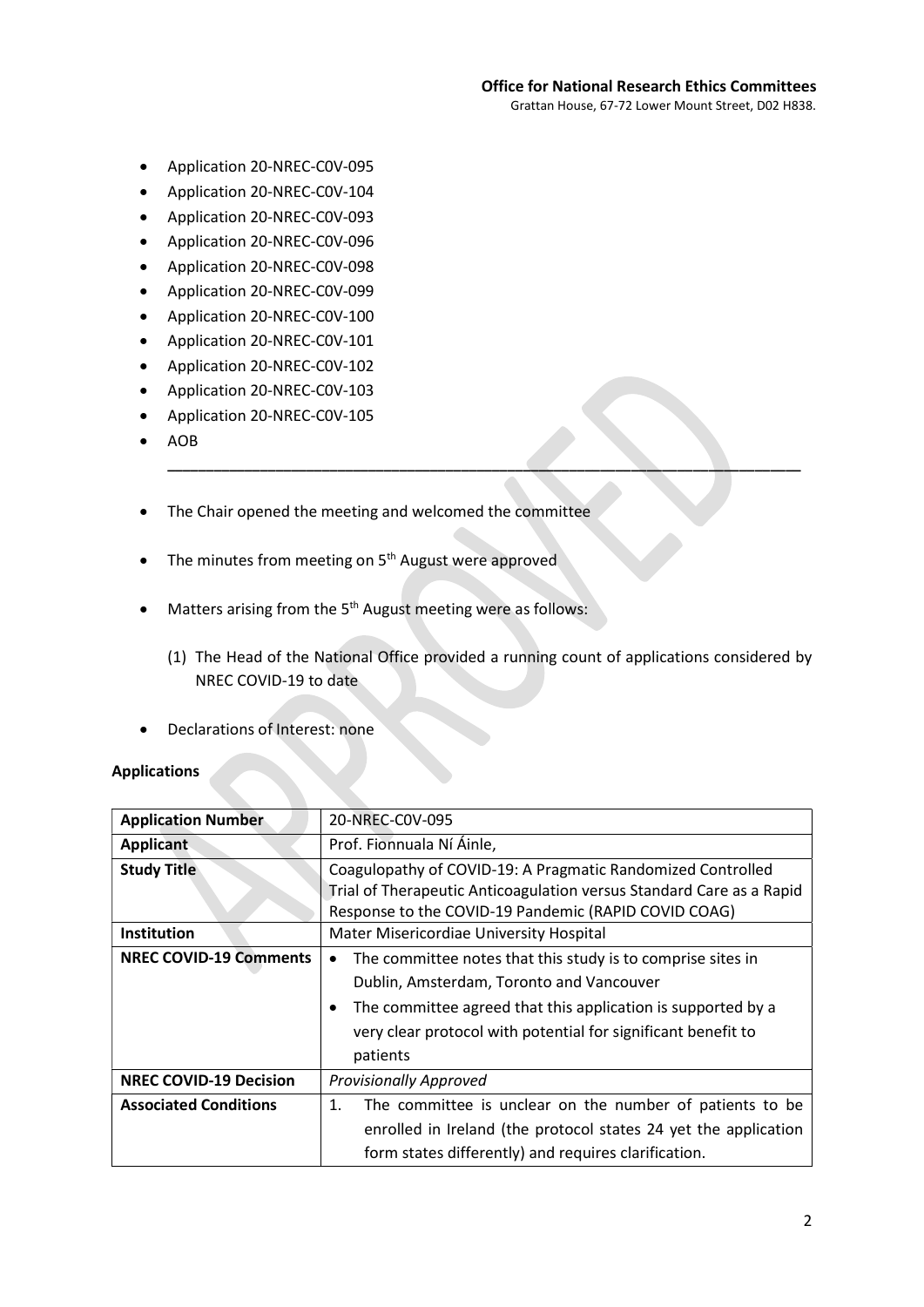| 2. | The committee notes that 'ample time' will be provided to          |
|----|--------------------------------------------------------------------|
|    | consider participation, and requests that a minimum amount of      |
|    | time should be specified.                                          |
| 3. | The committee requires that for all participants, capacity to      |
|    | consent and participate will be assessed on a case by case basis   |
|    | as per the recruitment protocol.                                   |
| 4. | The committee observes that the Participant Information            |
|    | Leaflet (PIL) lists 'hemorrhage' as a common (>5%) side-effect     |
|    | without making a distinction between the standard and              |
|    | experimental limbs. In this regard, the committee requests that    |
|    | the PIL contain the critical information that participants need to |
|    | understand, along the lines of below:                              |
|    | • Specify that most bleeding episodes are mild but serious life-   |
|    | threatening bleeds can occur (indicating this is more common       |
|    | with greater age)                                                  |
|    | • Serious bleeds more likely if allocated to the experimental limb |
|    |                                                                    |

| <b>Application Number</b>     | 20-NREC-C0V-104                                                                                                                                                                                                                                                                                                                                                                                                                                                                                                                                                                                                                                                                                                                                                                                                                                                                                    |
|-------------------------------|----------------------------------------------------------------------------------------------------------------------------------------------------------------------------------------------------------------------------------------------------------------------------------------------------------------------------------------------------------------------------------------------------------------------------------------------------------------------------------------------------------------------------------------------------------------------------------------------------------------------------------------------------------------------------------------------------------------------------------------------------------------------------------------------------------------------------------------------------------------------------------------------------|
| <b>Applicant</b>              | Prof. John Laffey                                                                                                                                                                                                                                                                                                                                                                                                                                                                                                                                                                                                                                                                                                                                                                                                                                                                                  |
| <b>Study Title</b>            | Charter Trial - Can Nebulised HepArin Reduce acuTE lung injury in<br>Patients with SARS-CoV-2 Requiring Mechanical Ventilation in<br>Ireland (CHARTER-Irl)                                                                                                                                                                                                                                                                                                                                                                                                                                                                                                                                                                                                                                                                                                                                         |
| <b>Institution</b>            | <b>NUI Galway</b>                                                                                                                                                                                                                                                                                                                                                                                                                                                                                                                                                                                                                                                                                                                                                                                                                                                                                  |
| <b>NREC COVID-19 Comments</b> | The committee noted that this application represents a                                                                                                                                                                                                                                                                                                                                                                                                                                                                                                                                                                                                                                                                                                                                                                                                                                             |
|                               | prospective proof of concept phase Ia/IIb study                                                                                                                                                                                                                                                                                                                                                                                                                                                                                                                                                                                                                                                                                                                                                                                                                                                    |
| <b>NREC COVID-19 Decision</b> | <b>Provisionally Approved</b>                                                                                                                                                                                                                                                                                                                                                                                                                                                                                                                                                                                                                                                                                                                                                                                                                                                                      |
| <b>Associated Conditions</b>  | Regarding the Participant Information Leaflet (PIL), the<br>1.<br>committee notes that participants will be asked for a<br>retrospective consent if they regain consciousness and<br>capacity; in this regard, the committee requires this<br>component be rewritten (or an additional one provided) to<br>reflect this. For example, 'While you were unwell, your next-of-<br>kin agreed for you to participate in this study'<br>The committee notes that assent will be taken over the phone<br>2.<br>following reading out of the PIL; recognising these will be<br>worried and stressed individuals, the committee asserts that<br>the PIL as written could not possibly be assimilated as it is too<br>long and complicated for this purpose. The committee suggests<br>that a telephone script is drafted, informed by relevant<br>information from the PIL, to support the assent process. |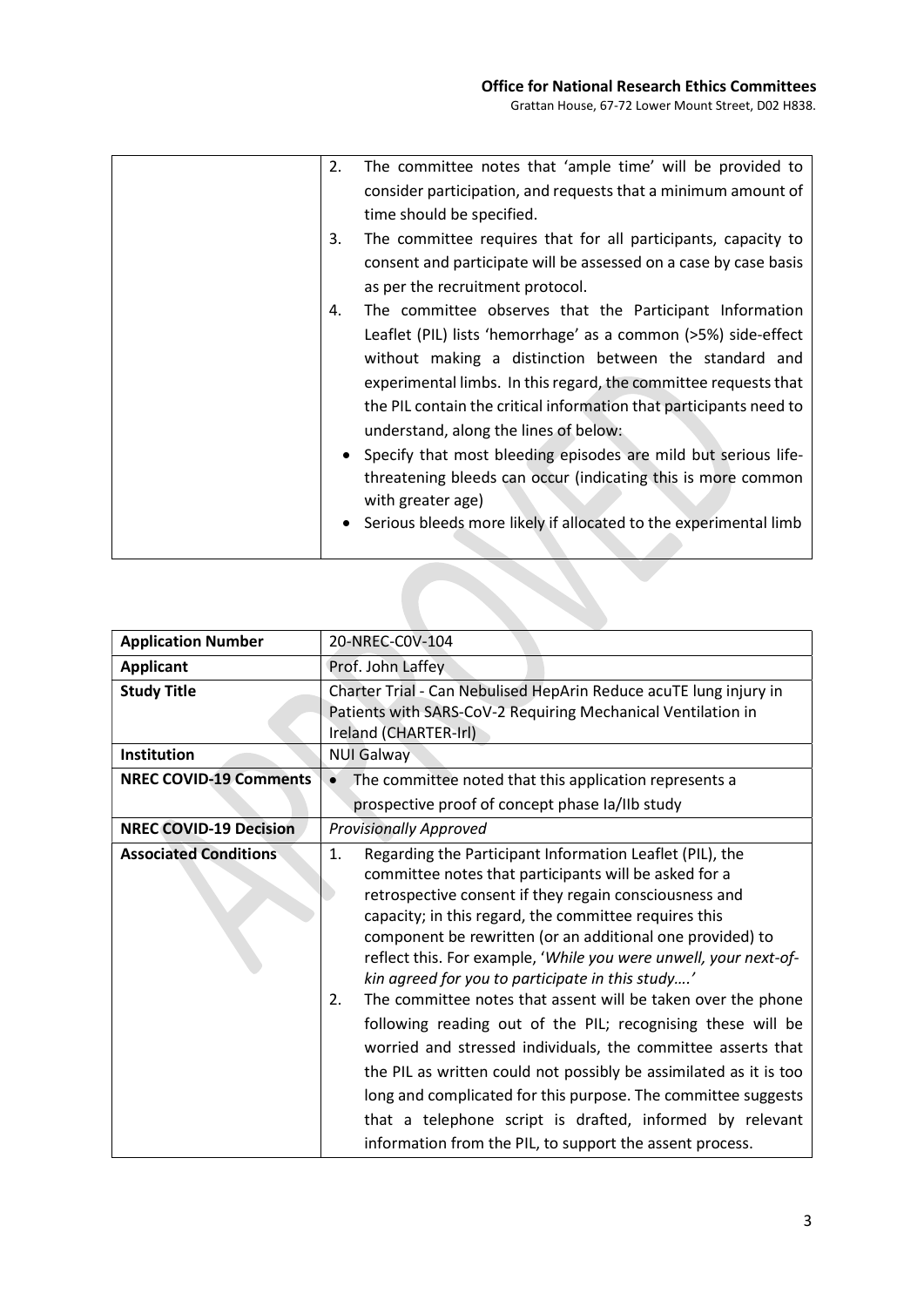| 3. | The committee is of the view that the following PIL detail will    |
|----|--------------------------------------------------------------------|
|    | hamper and not improve understanding, and requests it be           |
|    | removed: "samples being analysed for a marker called d-dimer       |
|    | (related to blood clotting), and inflammatory markers called       |
|    | interleukins, c-reactive protein, tumour necrosis factor, ferritin |
|    | and procalcitonin" etc.                                            |
| 4. | The committee requests that it is made clear in the participant    |
|    | materials that this is a preliminary / experimental study.         |
| 5. | The committee is of the view that the following sentence on risk   |
|    | information $-$ 'On rare occasions bleeding in or around major     |
|    | organs can occur with large doses', is too vague; the committee    |
|    | requests it should be made explicit that major life-threatening    |
|    | bleeding is a known side-effect of heparin.                        |
| 6. | Noting that "The relative may be offered a copy of the blank       |
|    | Information leaflet / consent form by email or post if they wish   |
|    | to receive this", the committee requires this is always be sent.   |

**Contract Contract** 

| <b>Application Number</b>     | 20-NREC-COV-093                                                                  |
|-------------------------------|----------------------------------------------------------------------------------|
| <b>Applicant</b>              | Prof. Eilish McAuliffe                                                           |
| <b>Study Title</b>            | Expanding Care Capacity through Remote Monitoring of COVID-19<br><b>Patients</b> |
| Institution                   | University College Dublin                                                        |
| <b>NREC COVID-19 Comments</b> | The committee noted that this retrospective cross-sectional                      |
|                               | study involves two sites - Mater Hospital and University Hospital                |
|                               | Limerick                                                                         |
| <b>NREC COVID-19 Decision</b> | <b>Provisionally Approved</b>                                                    |
| <b>Associated Conditions</b>  | 1. The committee requests that you clarify how questionnaires and                |
|                               | invitations for interview will be distributed.                                   |
|                               | The committee notes that Qualtrics is a commonly used tool,<br>2.                |
|                               | however they require further justification as to the security that               |
|                               | it can afford the participants' data. The committee requires                     |
|                               | further justification of the use of Qualtrics including plans to                 |
|                               | immediately de-identify the data (including URLS, cookies) when                  |
|                               | received.                                                                        |
|                               | The committee is of the view that some questions may be<br>3.                    |
|                               | distressing to some individuals, and that this risk should be                    |
|                               | adequately captured in the Participant Information Leaflet (PIL).                |
|                               | Furthermore, details of appropriate avenues of support should be                 |
|                               | provided in participant materials in addition to contacting a GP.                |
|                               | 4. The committee requests confirmation of who will hold the                      |
|                               | pseudonymisation key. The committee recommends that the                          |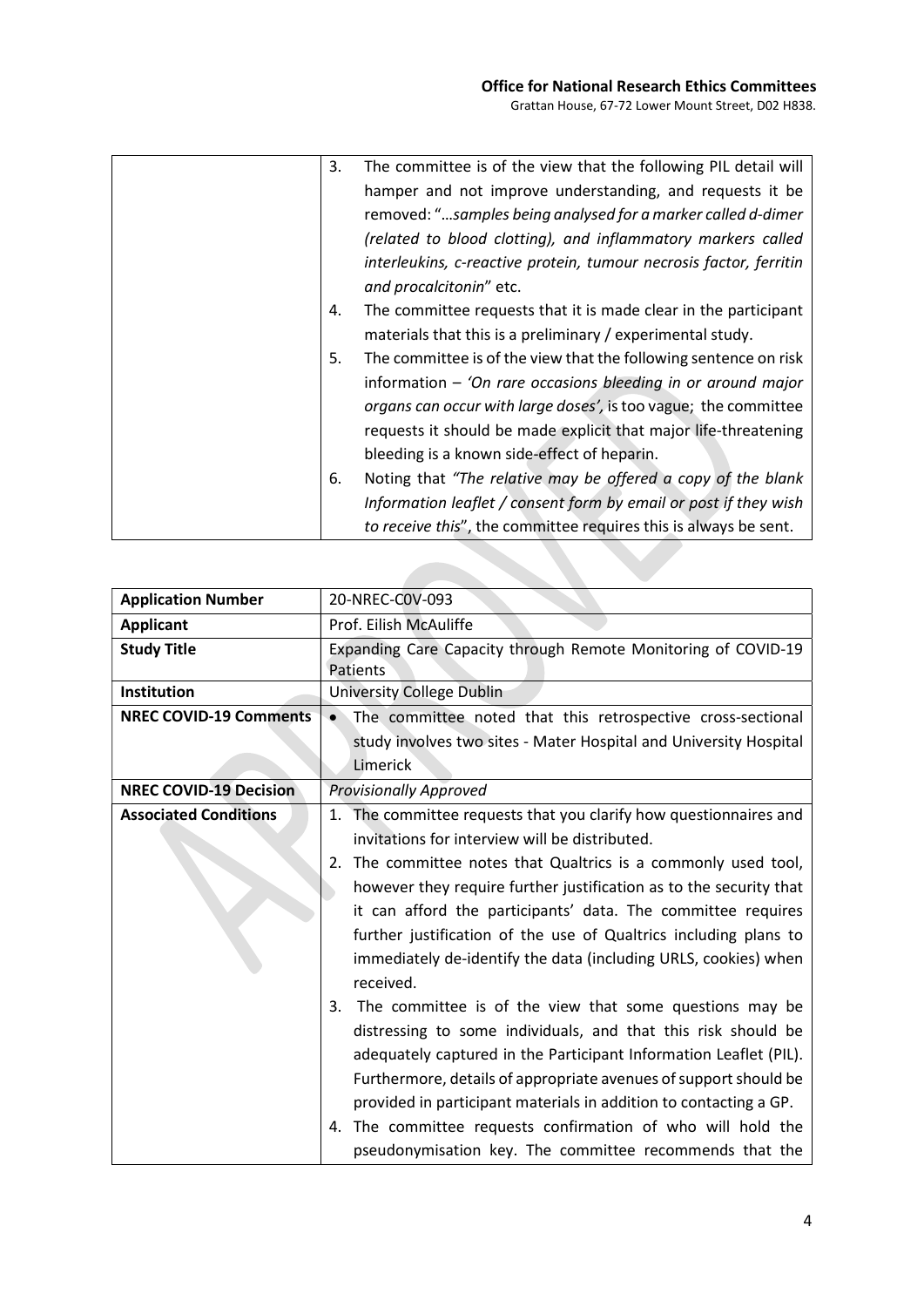| master key be retained by a trustworthy member of staff who is     |
|--------------------------------------------------------------------|
| not part of the research study team.                               |
| 5. The committee requests confirmation of who will destroy the     |
| contact data after the interviews and at what stage it will be     |
| destroyed.                                                         |
| 6. Given the hierarchical relationship between staff members and   |
| lead investigators, the committee highlights the potential risk of |
| coercion in the recruitment of participants and requests           |
| clarification as to how these risks will be mitigated.             |
| 7. The committee requests additional clarity around consents:      |
| a. How will participants be contacted?                             |
| b. How will consent for the survey and interviews be obtained?     |
| c. How will consent for clinical material be obtained?             |
| 8. The committee notes that the lay summary text (Section 1.3) was |
| replicated from the aims and objectives (Section 2.2). The         |
| committee requests that an appropriate lay summary is              |
| submitted.                                                         |

| <b>Application Number</b>     | 20-NREC-COV-096                                                                                                                                                                                                                                                                                                                                                                                                                                                                                                                                                                                                                                                                                                                                                                                                                                                                                                                                          |
|-------------------------------|----------------------------------------------------------------------------------------------------------------------------------------------------------------------------------------------------------------------------------------------------------------------------------------------------------------------------------------------------------------------------------------------------------------------------------------------------------------------------------------------------------------------------------------------------------------------------------------------------------------------------------------------------------------------------------------------------------------------------------------------------------------------------------------------------------------------------------------------------------------------------------------------------------------------------------------------------------|
| <b>Applicant</b>              | Dr Elaine Smith                                                                                                                                                                                                                                                                                                                                                                                                                                                                                                                                                                                                                                                                                                                                                                                                                                                                                                                                          |
| <b>Study Title</b>            | An exploration of service users' and psychologists' experiences of<br>tele-therapy during Covid-19 within HSE Psychology services                                                                                                                                                                                                                                                                                                                                                                                                                                                                                                                                                                                                                                                                                                                                                                                                                        |
| Institution                   | HSE Dublin South, Kildare & West Wicklow                                                                                                                                                                                                                                                                                                                                                                                                                                                                                                                                                                                                                                                                                                                                                                                                                                                                                                                 |
| <b>NREC COVID-19 Comments</b> | The committee agreed that this application represents an<br>important study with potential to inform future telemedicine<br>practices                                                                                                                                                                                                                                                                                                                                                                                                                                                                                                                                                                                                                                                                                                                                                                                                                    |
|                               |                                                                                                                                                                                                                                                                                                                                                                                                                                                                                                                                                                                                                                                                                                                                                                                                                                                                                                                                                          |
| <b>NREC COVID-19 Decision</b> | <b>Provisionally Approved</b>                                                                                                                                                                                                                                                                                                                                                                                                                                                                                                                                                                                                                                                                                                                                                                                                                                                                                                                            |
| <b>Associated Conditions</b>  | 1.<br>The committee requests further information on how the<br>participants will be contacted, in particular for the interviews.<br>The committee notes that Survey Monkey is a commonly used<br>$\overline{2}$ .<br>tool, however it requires further justification as to the security<br>that it can afford the participants' data. The committee requires<br>further justification of the use of Survey Monkey including any<br>plans made by the investigators to immediately de-identify the<br>data (including URLS, cookies) when received.<br>The committee requests that the consent form incorporates a<br>3.<br>checkbox after each statement for the participant to affirm their<br>agreement, in addition to the signature for consent.<br>The committee requires a statement or set of statements of<br>4.<br>consent at the beginning of the online questionnaire with a<br>checkbox for recipients to tick (suggested statements below). |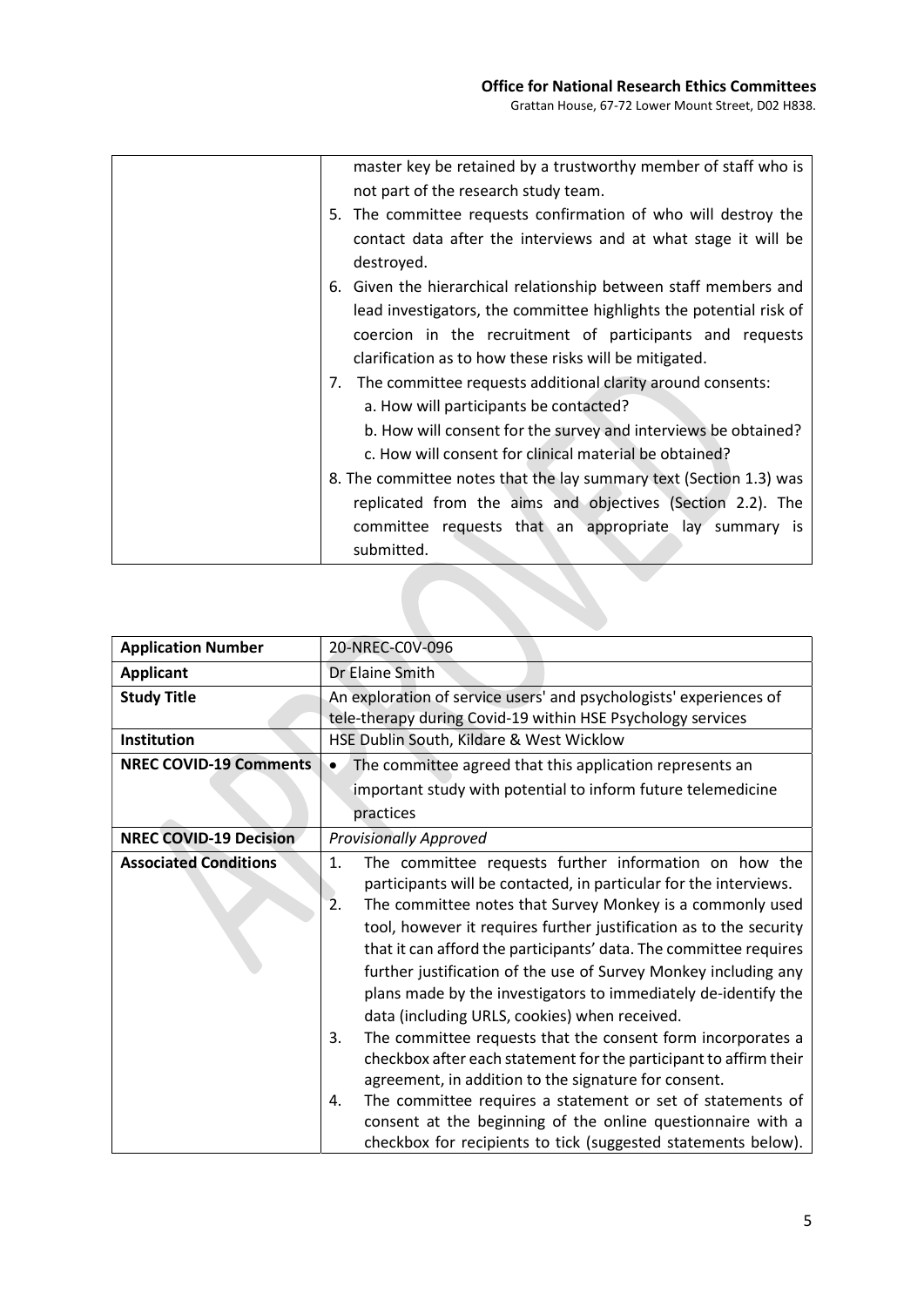Grattan House, 67-72 Lower Mount Street, D02 H838.

|    | There should be a preclusion to proceed to the questionnaire<br>unless this box is ticked.                                                                                                                                                                                                   |
|----|----------------------------------------------------------------------------------------------------------------------------------------------------------------------------------------------------------------------------------------------------------------------------------------------|
|    | . I understand that you will ask me to fill in some questions<br>. I don't have to do this, unless I want to<br>• I am happy for you to use my answers<br>• My answers will be kept in confidence and it will not be<br>possible to identify me from my answers<br>• I can stop at any point |
|    | [Tick Yes to proceed]                                                                                                                                                                                                                                                                        |
| 5. | The committee requests confirmation on who will hold the<br>pseudonymisation key. The committee recommends that the<br>master key be retained by a trustworthy member of staff who<br>is not part of the research study team.                                                                |
| 6. | The committee requests further information on how consent<br>will be recorded; verbal consent is mentioned $-$ is this<br>witnessed/recorded?                                                                                                                                                |
| 7. | The committee accepts that identifying details are needed to<br>contact the interviewees but asserts that these should be<br>destroyed as soon as transcriptions have taken place.                                                                                                           |
| 8. | Given the relationship between the psychologists and lead<br>investigators, the committee highlights the potential risk of<br>coercion in the recruitment of participants and requests<br>explanation as to how this will be mitigated.                                                      |
|    |                                                                                                                                                                                                                                                                                              |

| <b>Application Number</b>     | 20-NREC-C0V-098                                                                                                                                                                                                                                                                                         |
|-------------------------------|---------------------------------------------------------------------------------------------------------------------------------------------------------------------------------------------------------------------------------------------------------------------------------------------------------|
| <b>Applicant</b>              | Ms. Charlotte Ryan                                                                                                                                                                                                                                                                                      |
| <b>Study Title</b>            | A cross-sectional patient-reported study to assess the impact of the<br>COVID-19 pandemic on the attitudes and preferences for<br>administration of Somatostatin Analogues (SSAs) at home or in a<br>healthcare setting for patients with a diagnosis of Neuroendocrine<br>Tumours (NETs) or Acromegaly |
| Institution                   | University Hospital Limerick                                                                                                                                                                                                                                                                            |
| <b>NREC COVID-19 Comments</b> | The committee agreed that this application represents an<br>important study involving University Hospital Limerick, Mercy<br>Hospital Cork, St Vincent's University Hospital, and Beaumont<br>Hospital                                                                                                  |
| <b>NREC COVID-19 Decision</b> | <b>Provisionally Approved</b>                                                                                                                                                                                                                                                                           |
| <b>Associated Conditions</b>  | The committee asserts that implied consent is not valid under<br>1.<br>GDPR and requests that a question to confirm consent is added<br>to the top of the questionnaire.                                                                                                                                |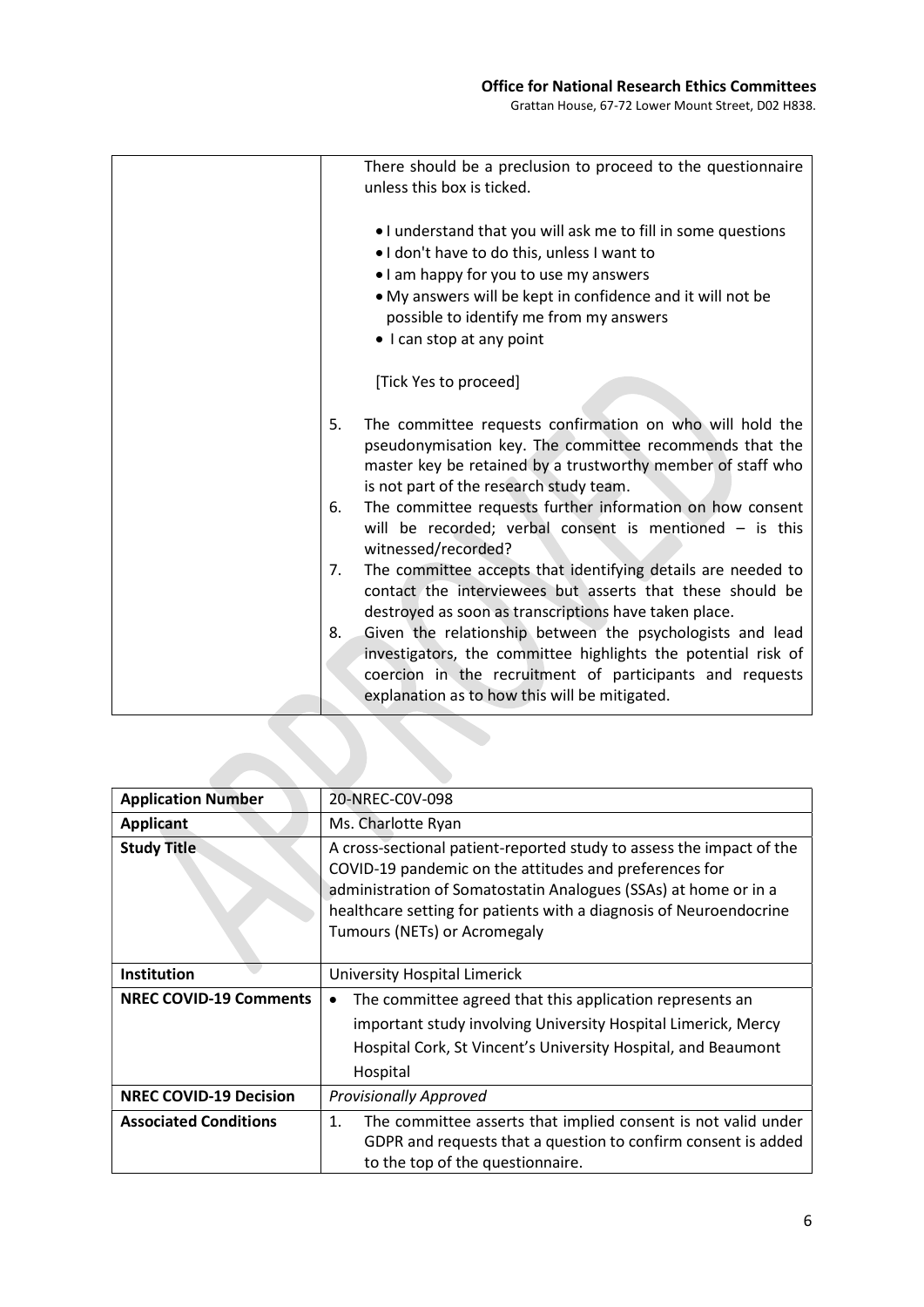| 2. | Given the relationship between patients and the lead             |
|----|------------------------------------------------------------------|
|    | investigators who are their treating healthcare professionals,   |
|    | the committee highlights the potential risk of coercion in the   |
|    | recruitment process and requests explanation as to how this      |
|    | risk will be mitigated.                                          |
| 3. | The committee requests evidence of agreement of participation    |
|    | from the lead investigator at the three additional sites.        |
| 4. | The committee is of the view that some questions in the          |
|    | questionnaire may be distressing to some individuals and that    |
|    | this risk should be adequately captured in the Participant       |
|    |                                                                  |
|    | Information Leaflet (PIL). Additionally, details of appropriate  |
|    | avenues of support should be provided in participant materials.  |
| 5. | The committee notes some tracked comments and edits within       |
|    | the version of the questionnaire submitted for review and        |
|    | requests confirmation of the final version of the questionnaire. |
|    |                                                                  |
|    |                                                                  |
|    |                                                                  |

| <b>Application Number</b>     | 20-NREC-C0V-099                                                                                                                                                                                                                                                                                                                                                                                                                                                                                                                                               |
|-------------------------------|---------------------------------------------------------------------------------------------------------------------------------------------------------------------------------------------------------------------------------------------------------------------------------------------------------------------------------------------------------------------------------------------------------------------------------------------------------------------------------------------------------------------------------------------------------------|
| <b>Applicant</b>              | Dr Conor McAloon                                                                                                                                                                                                                                                                                                                                                                                                                                                                                                                                              |
| <b>Study Title</b>            | Using contact tracing data to gain insights into the epidemiology of<br>COVID-19 infection in Ireland                                                                                                                                                                                                                                                                                                                                                                                                                                                         |
| Institution                   | University College Dublin                                                                                                                                                                                                                                                                                                                                                                                                                                                                                                                                     |
| <b>NREC COVID-19 Comments</b> | The committee agreed that this application is supported by a<br>very well put together protocol<br>In view of the continued operation of the national contact<br>tracing system by the HSE, the committee suggests formal<br>engagement with the HSE and relevant experts who developed<br>and oversaw the national system to inform this research project,<br>identify sources of bias in the data set (as identified in<br>application form Section 2.6) and facilitate engagement<br>regarding emerging results and recommendations for future<br>practice |
| <b>NREC COVID-19 Decision</b> | <b>Final Approval</b>                                                                                                                                                                                                                                                                                                                                                                                                                                                                                                                                         |
|                               |                                                                                                                                                                                                                                                                                                                                                                                                                                                                                                                                                               |

| <b>Application Number</b> | 20-NREC-C0V-100                                                                                                                             |
|---------------------------|---------------------------------------------------------------------------------------------------------------------------------------------|
| Applicant                 | Dr. Niamh Liddy                                                                                                                             |
| <b>Study Title</b>        | What is the impact of the Covid 19 pandemic on the number and<br>the nature of Admissions to Acute Psychiatric Units for Inpatient<br>Care? |
| Institution               | <b>HSE West, Galway</b>                                                                                                                     |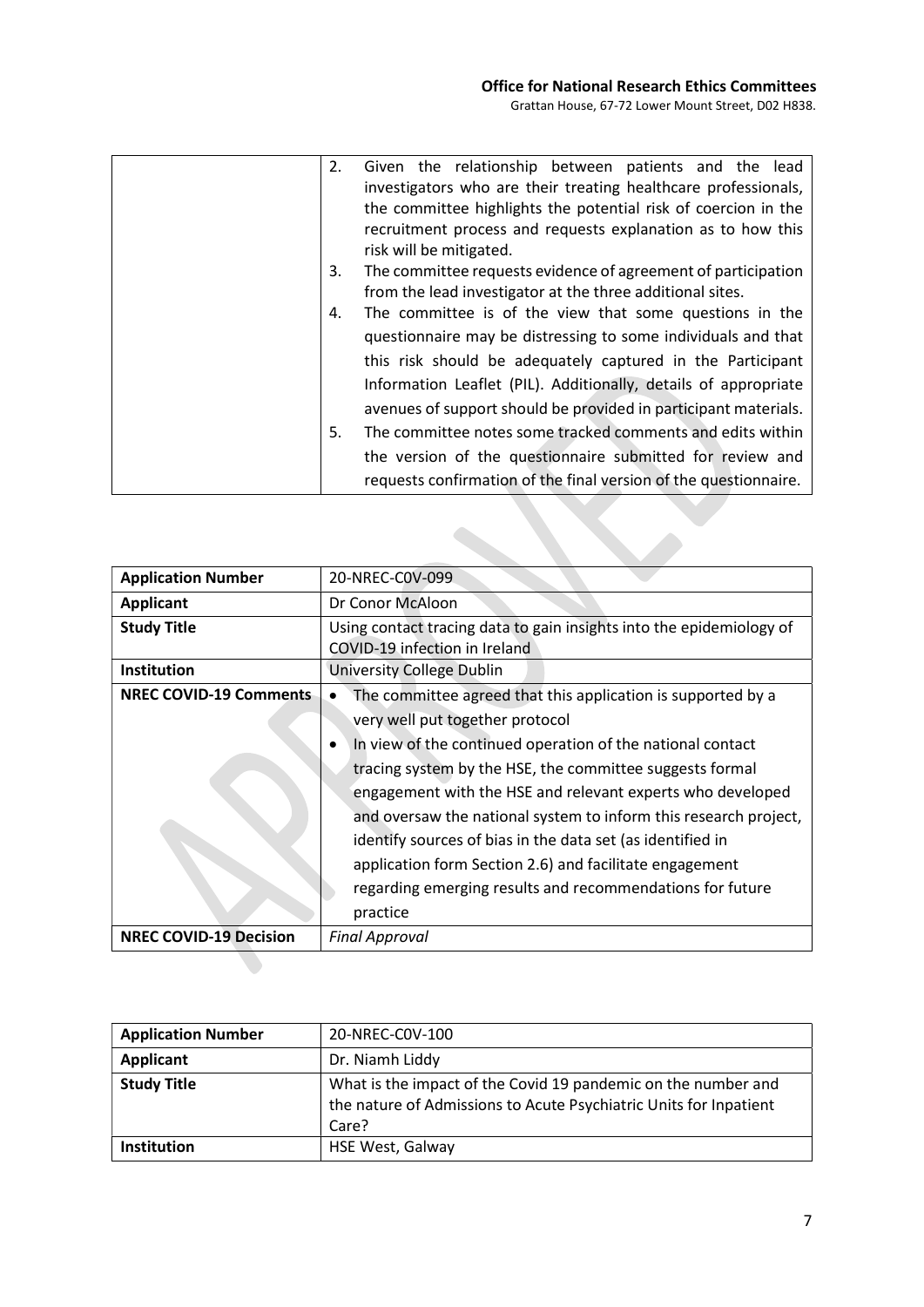# Office for National Research Ethics Committees

Grattan House, 67-72 Lower Mount Street, D02 H838.

| <b>NREC COVID-19 Comments</b> | The committee agreed that this multisite study addresses an                                                                                                                                                                                                                              |
|-------------------------------|------------------------------------------------------------------------------------------------------------------------------------------------------------------------------------------------------------------------------------------------------------------------------------------|
|                               | important topic                                                                                                                                                                                                                                                                          |
| <b>NREC COVID-19 Decision</b> | <b>Provisionally Approved</b>                                                                                                                                                                                                                                                            |
| <b>Associated Conditions</b>  | The committee requests that DPO advice is sought and the<br>1.<br>feedback arising provided to the committee.                                                                                                                                                                            |
|                               | The committee queries whether it is possible to use patient ID<br>2.<br>numbers rather than name / date of birth to avoid the collection<br>of personal data when identifying first-time admissions for the<br>chart review; in this regard, the advice of the DPO will be<br>important. |
|                               | Given that it will be the Principal Investigator scoring data from<br>3.<br>all the charts, the committee requests justification of the risk of<br>confirmation bias and explanation of how this risk can be<br>mitigated to ensure that robust conclusions can be drawn.                |
|                               | In relation to the security of the dataset, the committee<br>4.<br>requests confirmation if the computer is password protected,<br>or the file itself, or both.                                                                                                                          |
|                               | 5.<br>In line with best practice, the committee recommends that the<br>data is not destroyed until after the study is published.                                                                                                                                                         |

| <b>Application Number</b>     | 20-NREC-COV-101                                                                                                                                                                                                                                                                                                                                                                                                                                                                                                                                                                                                                                                                                                                                                                                              |
|-------------------------------|--------------------------------------------------------------------------------------------------------------------------------------------------------------------------------------------------------------------------------------------------------------------------------------------------------------------------------------------------------------------------------------------------------------------------------------------------------------------------------------------------------------------------------------------------------------------------------------------------------------------------------------------------------------------------------------------------------------------------------------------------------------------------------------------------------------|
| <b>Applicant</b>              | Dr Niamh Allen                                                                                                                                                                                                                                                                                                                                                                                                                                                                                                                                                                                                                                                                                                                                                                                               |
| <b>Study Title</b>            | Prevalence of COVID-19 Antibodies in Irish Healthcare Workers<br>(PRECISE)                                                                                                                                                                                                                                                                                                                                                                                                                                                                                                                                                                                                                                                                                                                                   |
| Institution                   | St. Vincent's University Hospital                                                                                                                                                                                                                                                                                                                                                                                                                                                                                                                                                                                                                                                                                                                                                                            |
| <b>NREC COVID-19 Comments</b> | The committee noted that this seroprevalence study will be                                                                                                                                                                                                                                                                                                                                                                                                                                                                                                                                                                                                                                                                                                                                                   |
|                               | carried out in two areas of differing levels of COVID-19 diagnosis                                                                                                                                                                                                                                                                                                                                                                                                                                                                                                                                                                                                                                                                                                                                           |
|                               | - St James's Hospital and Galway University Hospital                                                                                                                                                                                                                                                                                                                                                                                                                                                                                                                                                                                                                                                                                                                                                         |
| <b>NREC COVID-19 Decision</b> | <b>Provisionally Approved</b>                                                                                                                                                                                                                                                                                                                                                                                                                                                                                                                                                                                                                                                                                                                                                                                |
| <b>Associated Conditions</b>  | The committee notes mention of study advertisement material<br>1.<br>(section 2.6) and requests sight of this.<br>The committee requests justification of the oversight possible by<br>2.<br>the PI if s/he is based in St. Vincent's Hospital while study being<br>conducted in Galway and St. James's.<br>The committee is of the view that some of the language in the<br>3.<br>Participant Information Leaflet (PIL) may be perceived as<br>coercive, for example 'requested' by NPHET and 'We hope you<br>will agree to take part in this important study'; please amend<br>appropriately.<br>Further to the PIL, it states that testing of blood sample at site is<br>4.<br>'to be confirmed', which is conflicting with information in the<br>application form; the committee requires clarification. |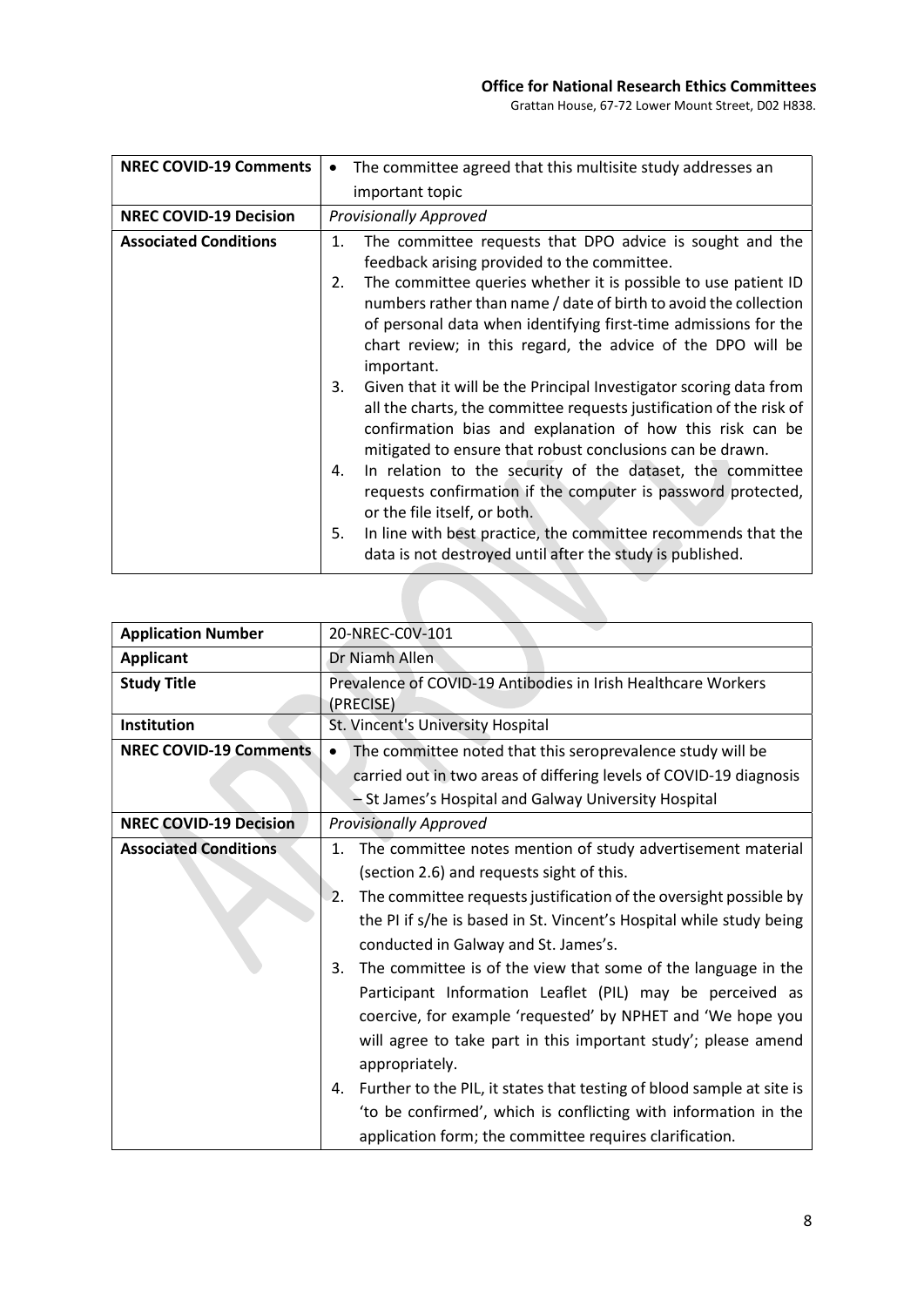| 5. | The committee notes there are typos in St. James's Hospital      |
|----|------------------------------------------------------------------|
|    | website address and 'Principal Investigator' in the PIL.         |
| 6. | The committee is of the view that an HSE/hospital email address  |
|    | in the PIL contact details is more appropriate than a Gmail      |
|    | address.                                                         |
| 7. | The committee observes that the PIL / consent don't state that   |
|    | HR/Occupational Health will not be informed of results as per    |
|    | application form, and requires this be made clear.               |
| 8. | The committee requests that the PIL includes details of the      |
|    | intention to share aggregate results and by what methods eg      |
|    | research journals.                                               |
| 9. | To counter potential distress, the committee requests that       |
|    | contact details for appropriate supports be provided to those    |
|    | who test positive for antibodies but never knew they may have    |
|    | had Covid-19.                                                    |
|    | 10. The committee notes the intention to conduct 6-month follow- |
|    | up and requests sight of the consent form in this regard.        |
|    | Moreover, the committee requires that it is made clear to        |
|    | participants that their data from the two tests will be linked.  |

| <b>Application Number</b>     | 20-NREC-COV-102                                                                                                                                                                                                                                                                                                                                                                                                                                                    |
|-------------------------------|--------------------------------------------------------------------------------------------------------------------------------------------------------------------------------------------------------------------------------------------------------------------------------------------------------------------------------------------------------------------------------------------------------------------------------------------------------------------|
| <b>Applicant</b>              | Dr Irina Tal                                                                                                                                                                                                                                                                                                                                                                                                                                                       |
| <b>Study Title</b>            | Irish Attitudes to Privacy in Times of COVID19                                                                                                                                                                                                                                                                                                                                                                                                                     |
| <b>Institution</b>            | <b>Dublin City University</b>                                                                                                                                                                                                                                                                                                                                                                                                                                      |
| <b>NREC COVID-19 Comments</b> | The committee agreed that the study underpinning this                                                                                                                                                                                                                                                                                                                                                                                                              |
|                               | application is not high risk                                                                                                                                                                                                                                                                                                                                                                                                                                       |
| <b>NREC COVID-19 Decision</b> | <b>Provisionally Approved</b>                                                                                                                                                                                                                                                                                                                                                                                                                                      |
| <b>Associated Conditions</b>  | The committee queries if the survey has been piloted as it is<br>1.<br>quite lengthy; in this regard, it requests justification of its<br>feasibility.<br>2.<br>The committee notes the sampling frame is limited in restricting<br>approach of participants via social media, DCU mailing list, LERO<br>ADAPT research centres; the committee requests<br>and<br>justification of this approach to obtain a representative sample<br>from the general population. |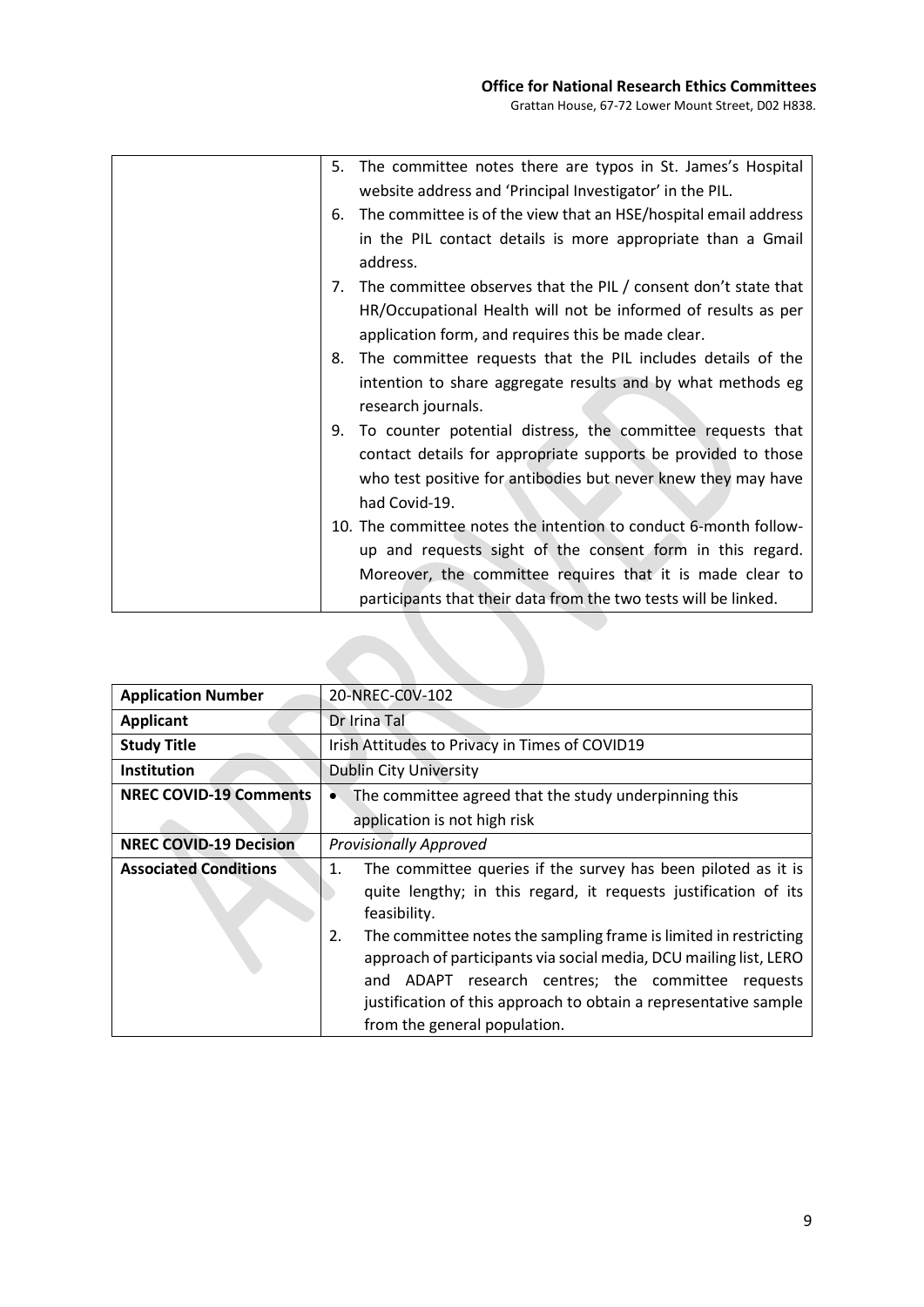| <b>Application Number</b>     | 20-NREC-C0V-103                                                                                                                                                                                                                                                                                                                                                                                                                                                                                                                                                                                                                                                                                                                                                                                                                                                                                                                                                                                                                                                                                                                                                                                                       |
|-------------------------------|-----------------------------------------------------------------------------------------------------------------------------------------------------------------------------------------------------------------------------------------------------------------------------------------------------------------------------------------------------------------------------------------------------------------------------------------------------------------------------------------------------------------------------------------------------------------------------------------------------------------------------------------------------------------------------------------------------------------------------------------------------------------------------------------------------------------------------------------------------------------------------------------------------------------------------------------------------------------------------------------------------------------------------------------------------------------------------------------------------------------------------------------------------------------------------------------------------------------------|
| <b>Applicant</b>              | Prof. Colin Doherty                                                                                                                                                                                                                                                                                                                                                                                                                                                                                                                                                                                                                                                                                                                                                                                                                                                                                                                                                                                                                                                                                                                                                                                                   |
| <b>Study Title</b>            | Analysing blood-brain barrier integrity to inform on protection from<br>CoVID-19 associated encephalopathy.                                                                                                                                                                                                                                                                                                                                                                                                                                                                                                                                                                                                                                                                                                                                                                                                                                                                                                                                                                                                                                                                                                           |
| Institution                   | St James's Hospital                                                                                                                                                                                                                                                                                                                                                                                                                                                                                                                                                                                                                                                                                                                                                                                                                                                                                                                                                                                                                                                                                                                                                                                                   |
| <b>NREC COVID-19 Comments</b> | The committee noted that this study comprises three related<br>$\bullet$<br>work-packages examining the impact of COVID on the blood<br>brain barrier                                                                                                                                                                                                                                                                                                                                                                                                                                                                                                                                                                                                                                                                                                                                                                                                                                                                                                                                                                                                                                                                 |
| <b>NREC COVID-19 Decision</b> | <b>Provisionally Approved</b>                                                                                                                                                                                                                                                                                                                                                                                                                                                                                                                                                                                                                                                                                                                                                                                                                                                                                                                                                                                                                                                                                                                                                                                         |
| <b>Associated Conditions</b>  | The committee requires further clarity on the proposed access<br>1.<br>to brain tissues post-mortem - how is the relevant tissue being<br>provided?<br>The committee requires additional information on the consent<br>2.<br>process for the post-mortem component. The committee<br>asserts that consent for research is distinct from consent to<br>retain samples. Therefore, a separate consent to research on<br>the retained samples must be obtained.<br>Regarding the consent for MRI procedure, the committee<br>3.<br>observes that consent will be obtained 'just before the MRI' but<br>that the Participant Information Leaflet will be provided 2<br>weeks before. The committee requires that sufficient<br>opportunity is afforded to participants to ask questions before<br>they attend for the procedure.<br>The committee requests more information in the answer in the<br>4.<br>Participant Information Leaflet to 'Will I be told the outcome of<br>the study?' to reflect other relevant issues beyond maintaining<br>the privacy of the participants' data. Participants may have<br>other reasons why they would wish to be told the outcome of<br>the study and these should be addressed. |
|                               |                                                                                                                                                                                                                                                                                                                                                                                                                                                                                                                                                                                                                                                                                                                                                                                                                                                                                                                                                                                                                                                                                                                                                                                                                       |

| <b>Application Number</b>     | 20-NREC-COV-105                                                                                                                                                                                                                           |
|-------------------------------|-------------------------------------------------------------------------------------------------------------------------------------------------------------------------------------------------------------------------------------------|
| <b>Applicant</b>              | Ms. Norma Caples                                                                                                                                                                                                                          |
| <b>Study Title</b>            | A study to determine the perceived value, impact, use and the<br>effect of the Fluid Heart Tracker App on patients with heart failure<br>and on service providers.                                                                        |
| Institution                   | University Hospital Waterford                                                                                                                                                                                                             |
| <b>NREC COVID-19 Comments</b> | The committee noted that this multisite study will involve heart<br>$\bullet$<br>failure nurse specialists at 16 research sites<br>The committee agreed that this study is represented by a well<br>$\bullet$<br>put together application |
| <b>NREC COVID-19 Decision</b> | <b>Provisionally Approved</b>                                                                                                                                                                                                             |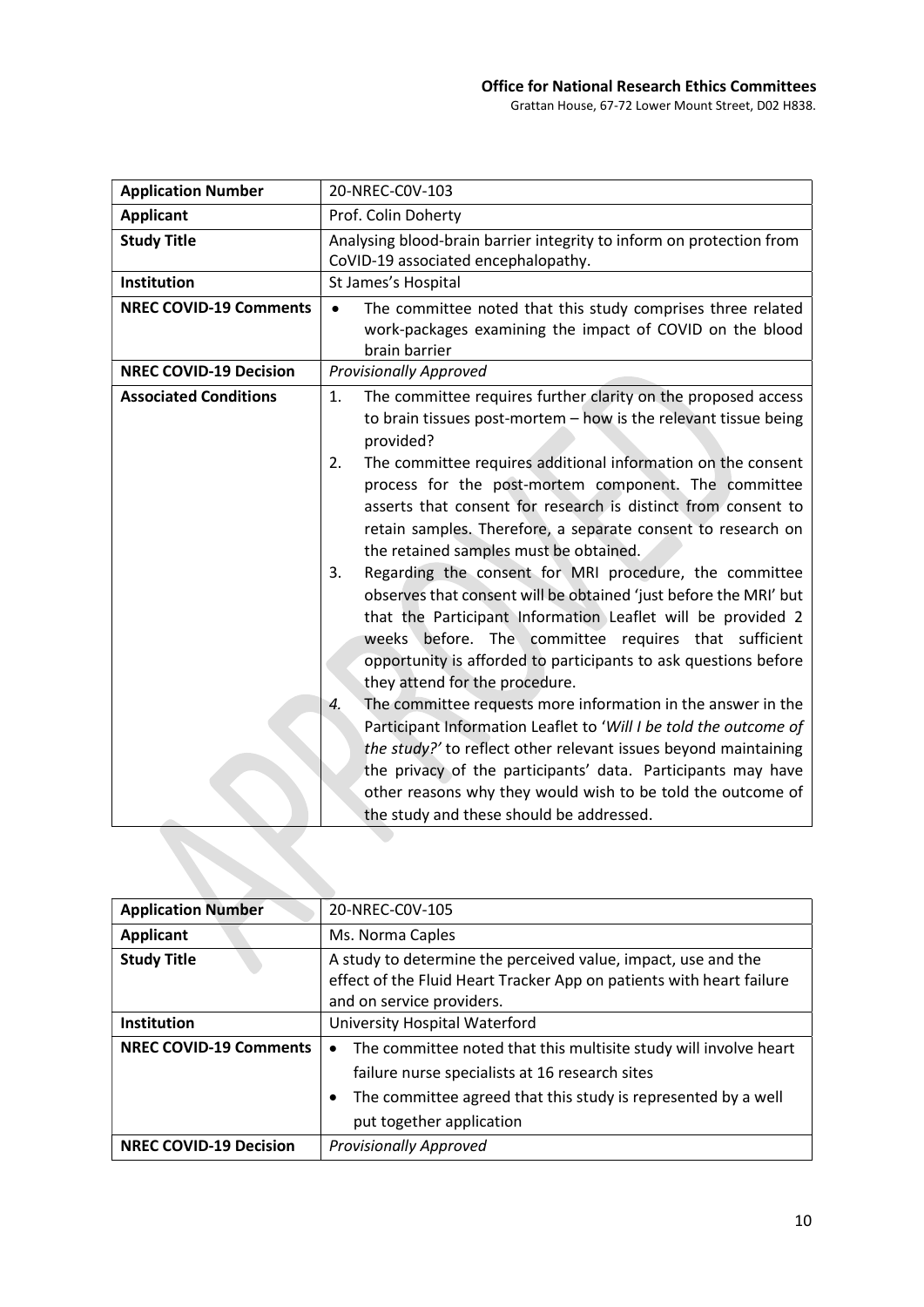Grattan House, 67-72 Lower Mount Street, D02 H838.

| <b>Associated Conditions</b> | The committee requires a number of methodological issues be<br>1.<br>clarified:<br>What is the primary outcome measure for the study?<br>How does the primary outcome relate to the proposed<br>٠<br>sample size calculation? |
|------------------------------|-------------------------------------------------------------------------------------------------------------------------------------------------------------------------------------------------------------------------------|
|                              | How will the process of care be altered by the App (eg<br>٠<br>intensification of treatment)?<br>How will patients' symptoms in relation to the monitoring<br>$\bullet$                                                       |
|                              | of weight be dealt with?                                                                                                                                                                                                      |
|                              | 2. Regarding the Participant Information Leaflet, the committee<br>requests:                                                                                                                                                  |
|                              | The aims of the study are restated in more accessible<br>language                                                                                                                                                             |
|                              | Clarity on how long the study will last, in addition to the<br>$\bullet$<br>option to withdraw                                                                                                                                |
|                              | Typos are corrected including duplication of heading 'ARE<br>$\bullet$<br>THERE ANY RISKS TO TAKING PART IN THE STUDY?, and<br>several in data protection section                                                             |
|                              | The detail on contacting the GP is separated into an<br>independent paragraph                                                                                                                                                 |
|                              | The numbering of sections is reworked (use of a, b, c or i, ii,<br>iii etc may assist)                                                                                                                                        |
|                              | Due to an unclear box tick in section 10, the committee seeks to<br>3.<br>confirm that a consent declaration from the HRCDC is not<br>required nor sought.                                                                    |

#### AOB:

- (1) It was agreed that for the small number of applications with pending responses to provisional approvals, who have yet to respond despite reminders, that the committee's decision can be withdrawn in consultation with the Chair.
- (2) The Head the National Office explained the process for the standing sub-committee, which will be in place to meet oversight and related responsibilities for the research approved by the NREC COVID-19.
- (3) The Head the National Office reminded the committee of the webinar on  $3^{rd}$  Sept to explain the work of the NREC COVID-19.